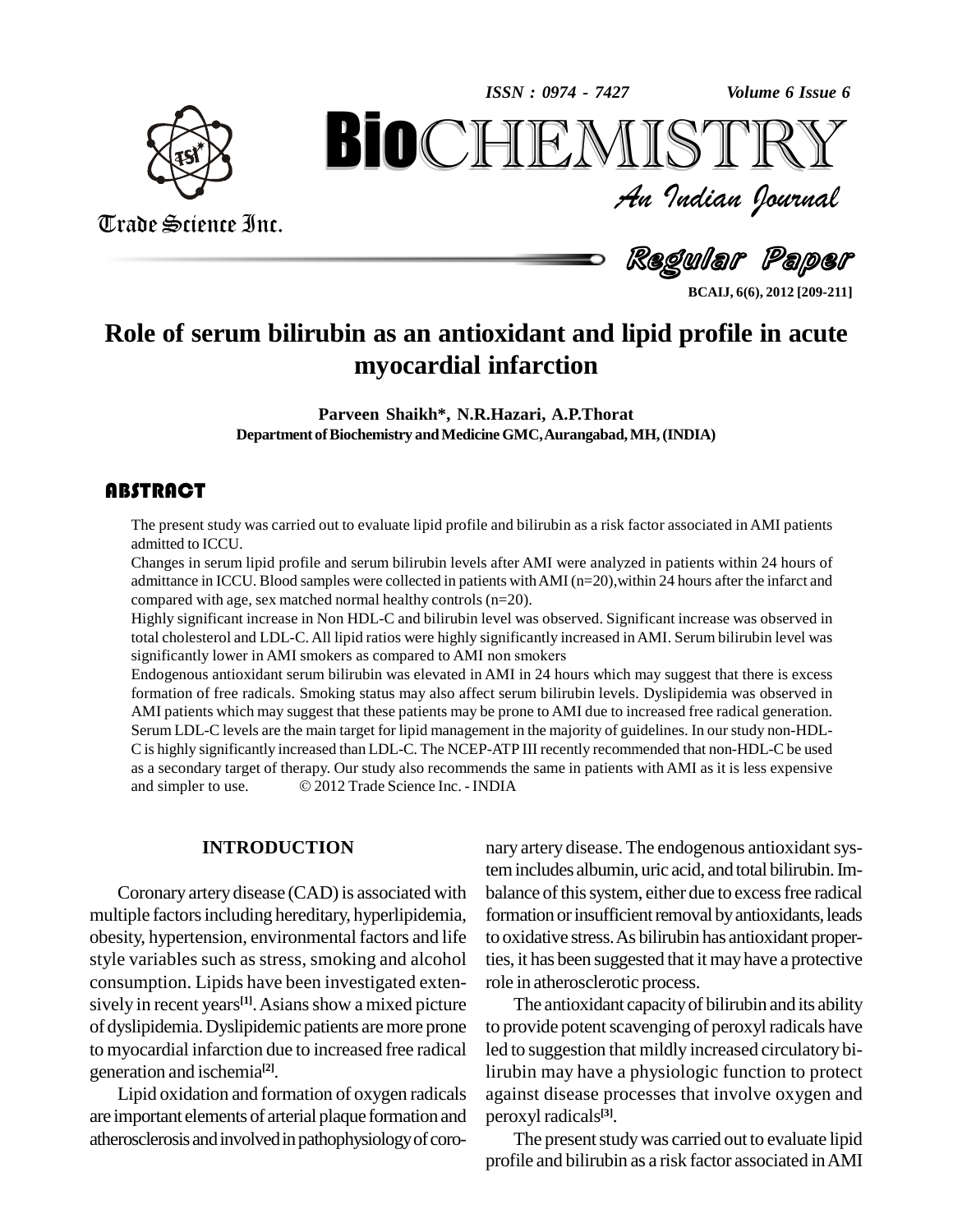# Regular Paper

patients admitted to ICCU of GMCH, Aurangabad.

## **MATERIALS AND METHODS**

In this prospective case-control study changes in serum lipid profile and serum bilirubin levels after AMI were analysed in 20 patients within 24-hours of admittance in<br>ICCU. The diagnosis of AMI was established according<br>to diagnostic criteria: chest pain lasting for d''3 hours & ICCU. The diagnosis of AMI was established according ECG changes.The patient group included 9 smokers, and 11 hypertensives. Age of the patients ranged from 45-75 years. The control group consisted of 20 age, sex matched healthy volunteers. Inclusion criteria were patients with diagnosis of AMI. Patients with diabetes mellitus, renal insufficiency, hepatic disease or taking lipid lowering drugs or antioxidant vitamin supplements were excluded from the study. Normolipidemic status was DLlowering drugs or antioxidant vitamin supplements were<br>excluded from the study. Normolipidemic status was<br>judged by the following criteria: LDL-C d''160 mg/dl, excluded from the study. Normolipidemic status was<br>judged by the following criteria: LDL-C d''160 mg/dl,<br>HDL-C e''35 mg/dl, total cholesterol (TC) < 200mg/dl, triglyceride (TG) level <150 mg/dl National Cholesterol Education Program,The Adult Treatment Panel III  $(NCEP, ATP-III,2001)^{[4]}$ . Blood samples were collected  $\overline{v_{2a}}$ after overnight fasting, serum was separated and used for estimation of lipid profile and bilirubin.

Lipid profile was done enzymatically using an Enzopak kit LDL-C was determined from the values of the TC and HDL-C using the following formula:

**5 TC (TG HDL -C) LDL - <sup>C</sup> andnonHDL-C=(TC <sup>ñ</sup>HDL-C)** Cholesterol/(HDL-C+ bilirubin),(LDL-C)/(HDL-C + bilirubin),LDL-C/HDL-C & TC/HDL-C ratios were

Serum total bilirubin was determined by Transasia kit. Statistical significance was analysed by students Serum to<br>Statistic<br>test.

#### **RESULT**

**TABLE1 :Anthropometric data regarding controls and patients**

| <b>Variables</b>                   | <b>Controls</b><br>$(n=20)$ | <b>AMI</b> patients<br>$(n=20)$ | p-value |
|------------------------------------|-----------------------------|---------------------------------|---------|
| Age                                | $58.90 \pm 10.63$           | $60.65 \pm 10.03$               | 0.30    |
| Systolic blood<br>pressure (mmHg)  | $100\pm4.08$                | $156.0 \pm 15.22$               | < 0.001 |
| Diastolic blood<br>pressure (mmHg) | $75.91 \pm 5.66$            | 94.38±38.91                     | < 0.001 |
| BMI $(Kg/m2)$                      | $24.80 \pm 3.87$            | $32.57 \pm 5.07$                | < 0.001 |
| <b>BIOCHEMISTRY</b>                | An Indian Nournal           |                                 |         |

 $\begin{array}{cc}\n\text{BiocHEMISTRY} & \overbrace{\mathcal{A}_{n}}\n\end{array}$ 

also tested.

| TABLE $2:$ Lipid profile $\&$ serum bilirubin levels in AMI |  |
|-------------------------------------------------------------|--|
| patients and controls                                       |  |

| <b>Variables</b> | <b>Controls</b><br>$(n=20)$ | <b>AMI</b> patients<br>$(n=20)$ | p-value |
|------------------|-----------------------------|---------------------------------|---------|
| $TC$ mg/dl       | 138.55±19.74                | 161.6±51.57                     | 0.036   |
| TG mg/dl         | 121.95±35.41                | $133.15 \pm 70.75$              | 0.266   |
| HDL-C mg/dl      | $52.95 \pm 8.80$            | $39.75 \pm 11.98$               | 0.0001  |
| VLDL mg/dl       | $24.25 \pm 7.12$            | $26.64\pm14.14$                 | 0.252   |
| $LDL-C$ mg/dl    | $75.4 \pm 17.68$            | $95.17\pm42.44$                 | 0.032   |
| Non HDL-C mg/dl  | $85.60 \pm 19.73$           | $120.35 \pm 55.36$              | 0.007   |
| Bilirubin mg/dl  | $0.64 \pm 0.25$             | $1.09 \pm 0.59$                 | 0.002   |

**TABLE 3 : Distribution of lipid ratiosinAMI patients and controls**

| <b>Variables</b>        | $(n=20)$        | Controls AMI patients p-value<br>$(n=20)$ |       |
|-------------------------|-----------------|-------------------------------------------|-------|
| IDL-C/HDL-C             | $1.50 \pm 0.47$ | $2.70 \pm 1.82$                           | 0.004 |
| $IDL-C/HDL-C+Bilirubin$ | $1.43 \pm 0.41$ | $2.59 \pm 1.66$                           | 0.003 |
| TC/HDL-C                | $2.68 \pm 0.60$ | $4.47 \pm 2.35$                           | 0.001 |
| TC/HDL-C+Bilirubin      | $2.647\pm0.58$  | $4.30 \pm 2.12$                           | 0.001 |

**TABLE4 :Lipid profile & serumbilirubin levelsin smokers withAMI andnon-smokerswithAMI**

| <b>Variables</b>  | <b>Non-Smokers</b><br>with AMI $(n=9)$ | <b>Smokers</b><br>with AMI $(n=11)$ | p-value |
|-------------------|----------------------------------------|-------------------------------------|---------|
| $TC$ mg/dl        | $158 \pm 49.03$                        | $170.90\pm 61.41$                   | 0.30    |
| TG mg/dl          | $114 \pm 36.5$                         | $157\pm85.69$                       | 0.07    |
| $HDL-C$ mg/dl     | $40.89 \pm 8.33$                       | $38.64\pm14.50$                     | 0.33    |
| VLDL mg/dl        | $22.9 \pm 7.3$                         | $31.42 \pm 17.12$                   | 0.07    |
| IDL-C $mg/dl$     | $94.31 \pm 44.38$                      | $100.78\pm47.81$                    | 0.38    |
| Non-HDL-C $mg/dl$ | 117.11±53.14                           | $129.54 \pm 55$                     | 0.32    |
| Bilirubin mg/dl   | $1.2 \pm 0.78$                         | $0.74 \pm 0.40$                     | 0.01    |

#### **DISCUSSION**

CAD is a major cause of morbidity and mortality in developed and developing countries. Dyslipidemia is a major modifiable risk factor for CAD<sup>[2]</sup>. In the present study, dyslipidemiawas observed inAMIpatients.This finding is in agreement of several studies  $(2, 5, 6)$ .

LDL-Ciswidelyconsidered to be themajor athero genic lipoprotein  $&$  the primary target of lipid lowering therapy. NonHDL-C, the sum of apolipoprotein-B con- $\frac{1}{(n-20)}$  **p-value** taining lipoproteins i.e. LDL, VLDL, IDL, & lipoprotein (a) which measure as atherogenic cholesterol & has been identified as a secondary target of lipid lowering therapy by NCEP, ATP-III,  $2001(4)$ . In this study nonHDL-C was highly significantly increased  $(p<0.001)$ as compared to LDL-C ( $p<0.05$ ). Therefore, our find-